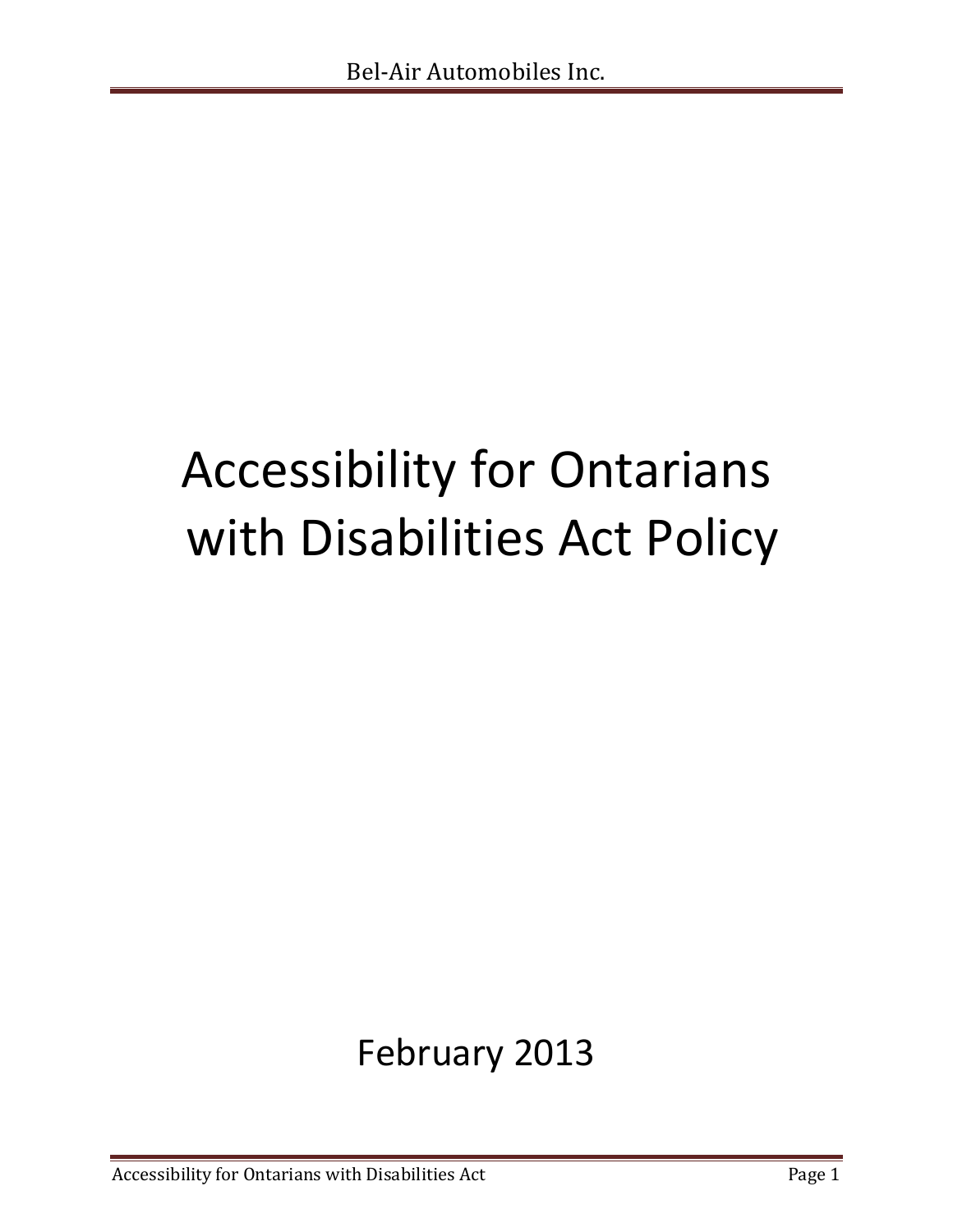## **Table of Contents**

| <b>AODA Letter</b>                          | 3  |  |
|---------------------------------------------|----|--|
| Accessible Customer Service Policy          | 5  |  |
| Intent                                      | 5  |  |
| Scope                                       | 5  |  |
| Definitions                                 | 5  |  |
| <b>General Principles</b>                   | 6  |  |
| Communication with disabled clients         | 10 |  |
| Interaction with people who use devices etc | 12 |  |
| Administration                              | 12 |  |
| <b>Customer Service Feedback Form</b>       | 13 |  |
| Notification of Service Disruption Form     | 14 |  |
| Notification Example                        | 15 |  |
| Record of Customer Feedback                 |    |  |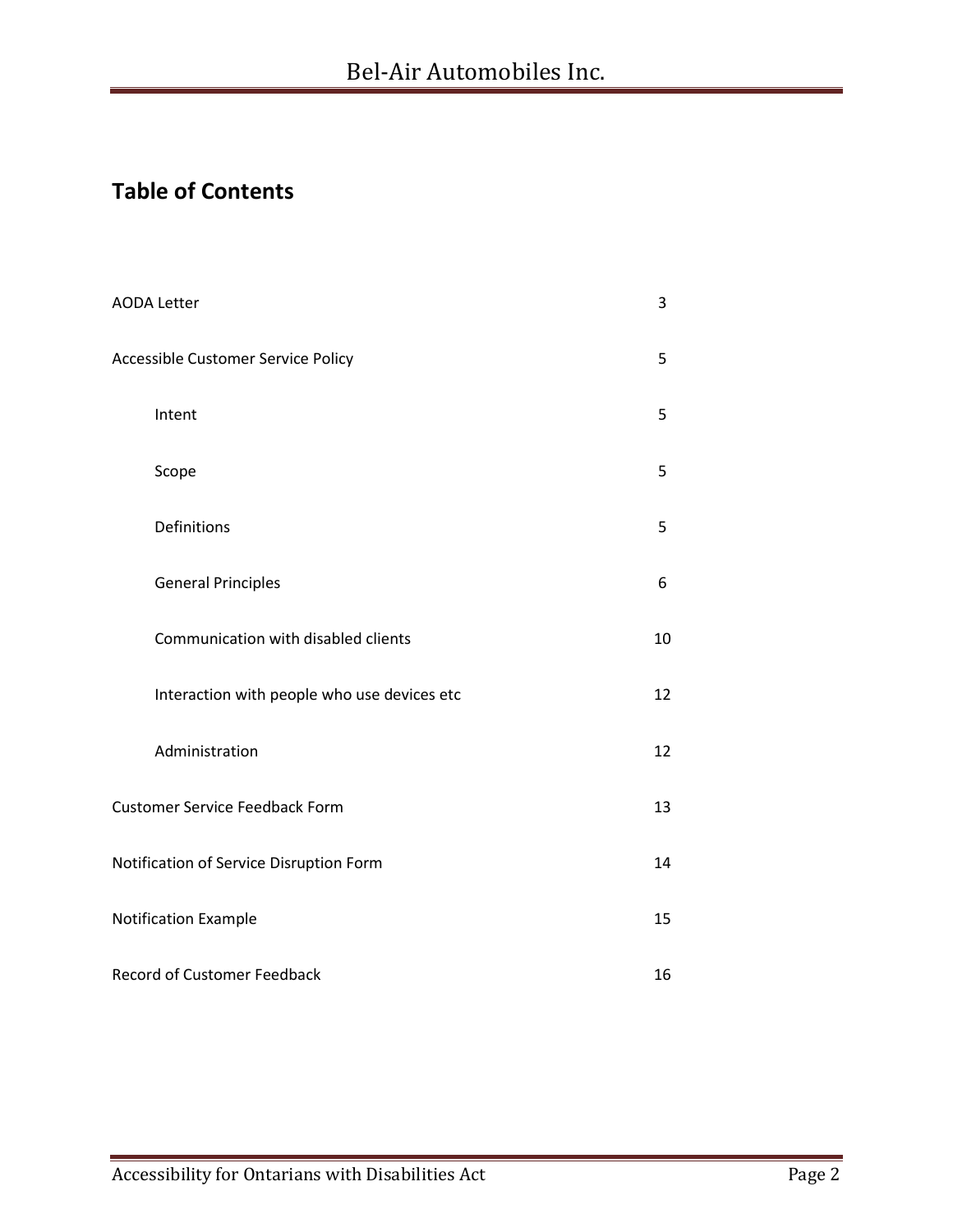Bel-Air Automobiles Inc. Human Resources 440 McArthur Ave Ottawa ON K1K 1G4

December 15, 2011

Dear Employee,

This letter is to inform you about the *Accessibility for Ontarians with Disabilities Act*. The Act was passed in 2005 and the intention is to make Ontario completely accessible by 2025. There are five standards that are outlined in the Act: customer service; the built environment (building and structures); employment; information and communications; and transportation. The first standard that is required to be met under this legislation is the *Accessibility Standard for Customer Service* which is intended to ensure that individuals with disabilities will receive fully accessible, high quality customer service. All organizations that have more than one employee are required to comply with this standard by January 1, 2012.

Our organization will be rolling out new policies, procedures and training for all employees in order to report compliance for December 31, 2012. The policies, practices and procedures for providing compliant customer service are outlined below.

This policy complies with the *Accessibility Standard for Customer Service* and has been created by Bel-Air Automobiles Inc. and outlines: the provision of goods and services to persons with disabilities; the use of assistive devices; the use of guide dogs, service animals and service dogs; the use of support persons; notice of service disruptions; customer feedback; training; and the notice of availability and format of documents.

In order to comply with the *Accessibility Standard for Customer Service,* Bel-Air Automobiles Inc. will develop strategies that consider customers and take into account individual disabilities. Customers will be able to use their own personal assistive devices when accessing Bel-Air Automobiles Inc.'s services, and in the event that the assistive device presents a safety concern or where accessibility might be an issue, we will develop additional measures to enable access of goods and services by the customer.

Customers with disabilities will also be able to be accompanied by a guide dog, service dog and/or service animal unless prohibited by law. If the animal is prohibited by law, Bel-Air Automobiles Inc. will take reasonable measures to ensure the customer has access to the goods and/or services required. Any customers that require the assistance of a support person may be accompanied while accessing the goods and services of Bel-Air Automobiles Inc. In the event of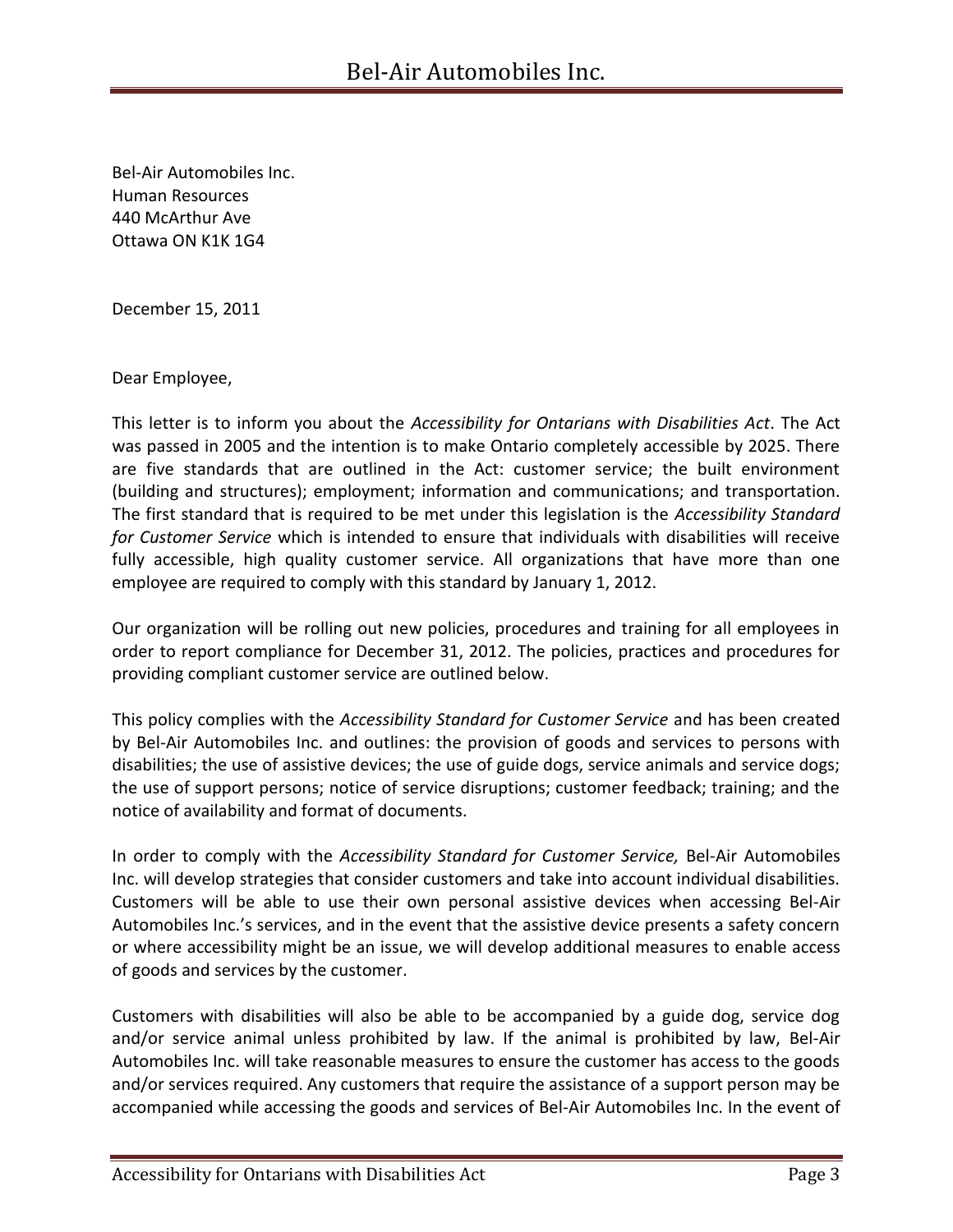a service disruption, we must include the reason, anticipated duration and alternative options to access goods and services.

Bel-Air Automobiles Inc. will also develop a process for accepting customer feedback, including how it will be recorded, responded to and handled. Information will be made available to customers about Bel-Air's feedback process.

In addition to the above requirements, all employees will be trained on the following in order to ensure compliance to the Act:

- Accessibility for Ontarians with Disabilities Act, 2005.
- Accessibility Standards for Customer Service, Ontario Regulation 429/07.
- How to interact and communicate with customers with various types of disabilities.
- How to interact with people with disabilities who use assistive devices; require the assistance of a guide dog, service animal or service dog; or require the use of a support person.
- What to do if a customer with a disability is having difficulty accessing your service.
- Developed policies, procedures and practices surrounding the legislation.

All records of training including the dates training was provided and the number of employees who attended will be required in order to meet reporting compliance.

If you require any further information about the *Accessibility for Ontarians with Disabilities Act* or the *Accessibility Standard for Customer Service* please contact Josianne Parent McNaught.

Sincerely,

Michel Parent Dealer Principal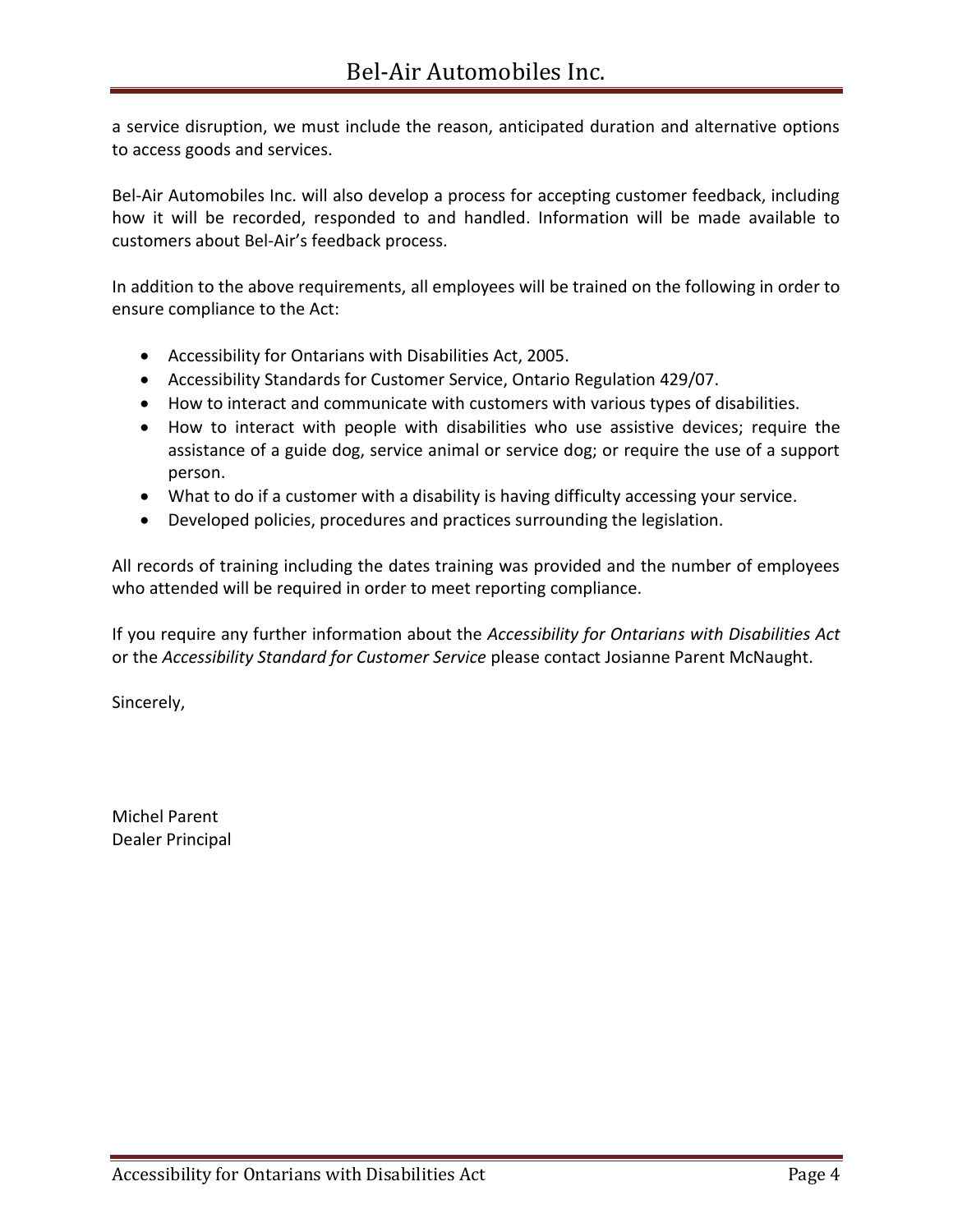## Accessible Customer Service Policy

#### Intent

This policy is intended to meet the requirements of *Accessibility Standards for Customer Service, Ontario Regulation 429/07* under the *Accessibility for Ontarians with Disabilities Act, 2005,* and applies to the provision of goods and services to the public or other third parties, not to the goods themselves.

All goods and services provided by Bel-Air Automobiles Inc. shall follow the principles of dignity, independence, integration and equal opportunity.

#### Scope

- a) This policy applies to the provision of goods and services at premises owned and operated by Bel-Air Automobiles Inc..
- b) This policy applies to employees who deal with the public or other third parties that act on behalf of Bel-Air Automobiles Inc., including when the provision of goods and services occurs off the premises of Bel-Air Automobiles Inc. such as in: delivery services, call centers, drivers and third party marketing agencies.
- c) The section of this policy that addresses the use of guide dogs, service animals and service dogs only applies to the provision of goods and services that take place at premises owned and operated by Bel-Air Automobiles Inc..

#### **Definitions**

Assistive Device – is a technical aid, communication device or other instrument that is used to maintain or improve the functional abilities of people with disabilities. Personal assistive devices are typically devices that customers bring with them such as a wheelchair, walker or a personal oxygen tank that might assist in hearing, seeing, communicating, moving, breathing, remembering and/or reading.

Disability – the term disability as defined by the *Accessibility for Ontarians with Disabilities Act, 2005,* and the *Ontario Human Rights Code, refers to:*

- any degree of physical disability, infirmity, malformation or disfigurement that is caused by bodily injury, birth defect or illness and, without limiting the generality of the foregoing, includes diabetes mellitus, epilepsy, a brain injury, any degree of paralysis, amputation, lack of physical co-ordination, blindness or visual impediment, deafness or hearing impediment, muteness or speech impediment, or physical reliance on a guide dog or other animal or on a wheelchair or other remedial appliance or device;
- a condition of mental impairment or a developmental disability;
- a learning disability, or dysfunction in one or more of the processes involved in understanding or using symbols or spoken language;
- a mental disorder; or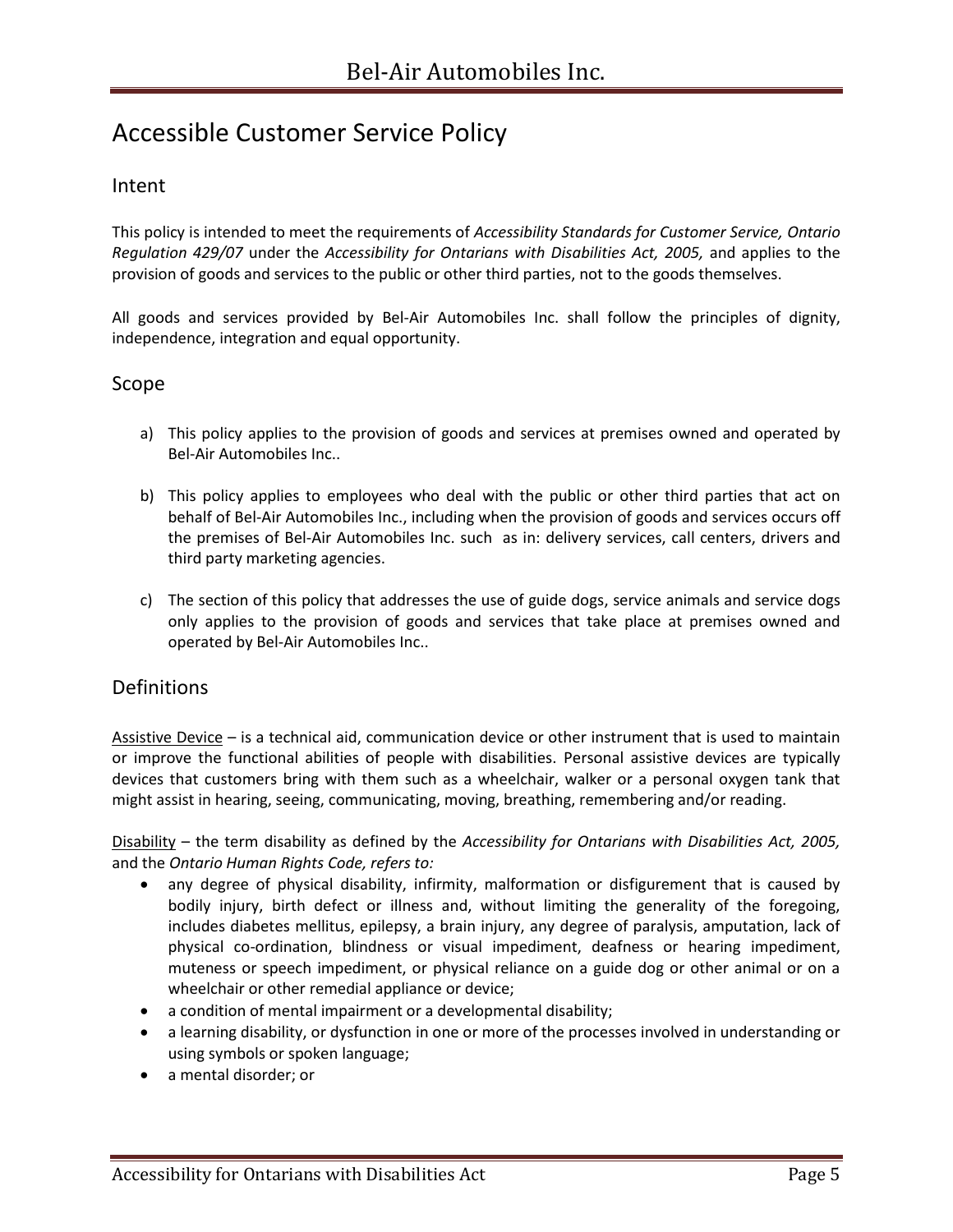an injury or disability for which benefits were claimed or received under the insurance plan established under the Workplace Safety and Insurance Act, 1997.

Guide Dog – is a highly-trained working dog that has been trained at one of the facilities listed in Ontario Regulation 58 under the *Blind Persons' Rights Act,* to provide mobility, safety and increased independence for people who are blind.

Service Animal – as reflected in *Ontario Regulation 429/07*, an animal is a service animal for a person with a disability if:

- it is readily apparent that the animal is used by the person for reasons relating to his or her disability; or
- if the person provides a letter from a physician or nurse confirming that the person requires the animal for reasons relating to the disability.

Service Dog – as reflected in *Health Protection and Promotion Act, Ontario Regulation 562* a dog other than a guide dog for the blind is a service dog if:

- it is readily apparent to an average person that the dog functions as a service dog for a person with a medical disability;
- or the person who requires the dog can provide on request a letter from a physician or nurse confirming that the person requires a service dog.

Support Person – as reflected in *Ontario Regulation 429/07*, a support person means, in relation to a person with a disability, another person who accompanies him or her in order to help with communication, mobility, personal care, medical needs or access to goods and services.

#### General Principles

In accordance with the *Accessibility Standards for Customer Service, Ontario Regulation 429/07,* this policy addresses the following:

- A. The Provision of Goods and Services to Persons with Disabilities;
- B. The Use of Assistive Devices
- C. The Use of Guide Dogs, Service Animals and Service Dogs
- D. The Use of Support Persons
- E. Notice of Service Disruptions
- F. Customer Feedback
- G. Training
- H. Notice of Availability and Format of Required Documents

#### A. The Provision of Goods and Services to Persons with Disabilities

Bel-Air Automobiles Inc. will make every reasonable effort to ensure that its policies, practices and procedures are consistent with the principles of dignity, independence, integration and equal opportunity by:

ensuring that all customers receive the same value and quality;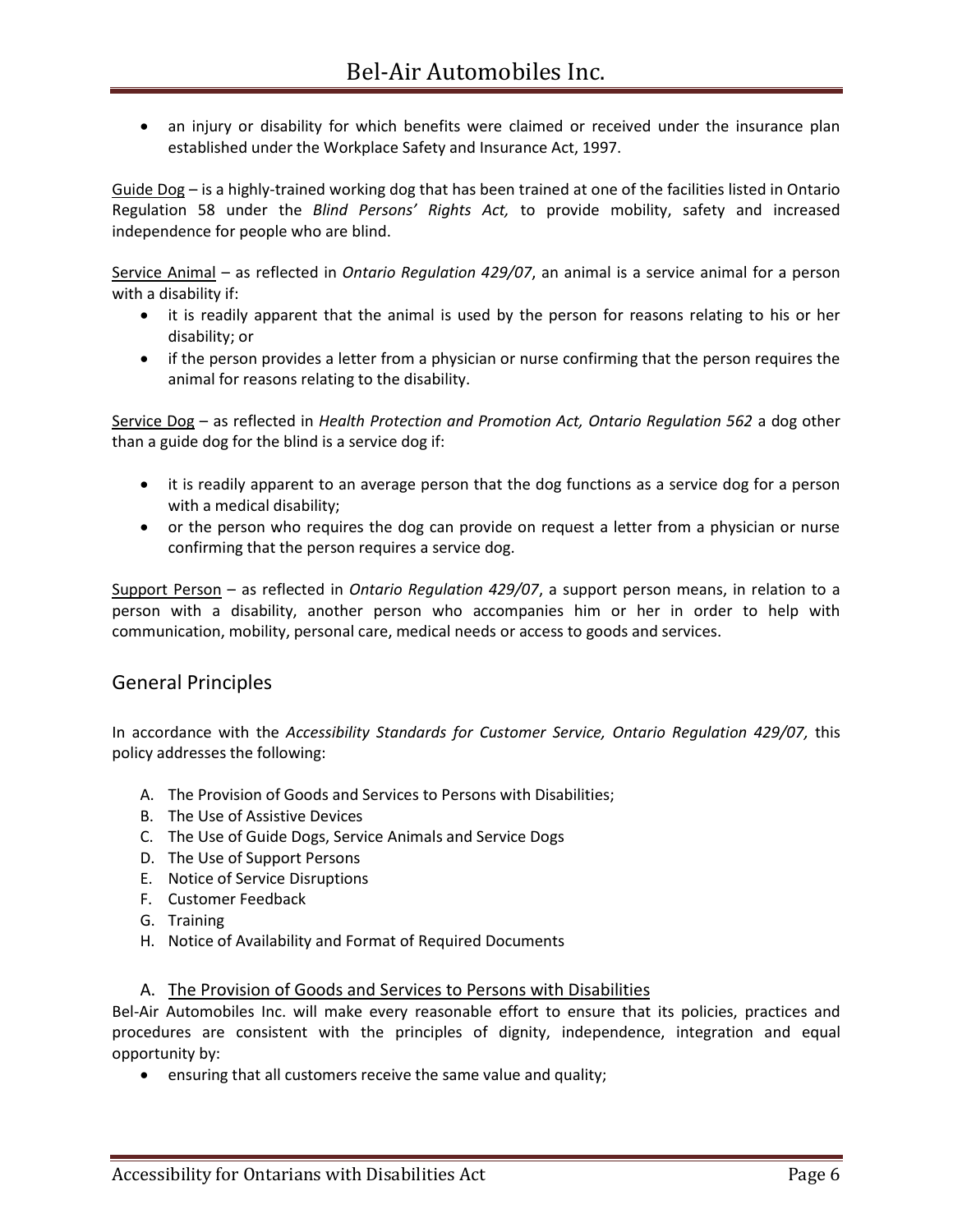- allowing customers with disabilities to do things in their own ways, at their own pace when accessing goods and services as long as this does not present a safety risk;
- using alternative methods when possible to ensure that customers with disabilities have access to the same services, in the same place and in a similar manner;
- taking into account individual needs when providing goods and services; and
- communicating in a manner that takes into account the customer's disability.

#### B. Assistive Devices

#### Customer's own assistive device(s):

Persons with disabilities may use their own assistive devices as required when accessing goods or services provided by Bel-Air Automobiles Inc..

In cases where the assistive device presents a safety concern or where accessibility might be an issue, other reasonable measures will be used to ensure the access of goods and services. For example, open flames and oxygen tanks cannot be near one another. Therefore, the accommodation of a customer with an oxygen tank may involve ensuring the customer is in a location that would be considered safe for both the customer and business. Or, where elevators are not present and where an individual requires assistive devices for the purposes of mobility, service will be provided in a location that meets the needs of the customer.

#### C. Guide Dogs, Service Animals and Service Dogs

A customer with a disability that is accompanied by guide dog, service animal or service dog will be allowed access to premises that are open to the public unless otherwise excluded by law. "No pet" policies do not apply to guide dogs, service animals and/or service dogs. Applicable Laws:

The *Health Protection and Promotion Act, Ontario Regulation 562 Section 60,* normally does not allow animals in places where food is manufactured, prepared, processed, handled, served, displayed, stored, sold or offered for sale. It does allow guide dogs and service dogs to go into places where food is served, sold or offered for sale. However, other types of service animals are not included in this exception.

*Dog Owners' Liability Act, Ontario*: If there is a conflict between a provision of this Act or of a regulation under this or any other Act relating to banned breeds (such as pitbulls) and a provision of a by-law passed by a municipality relating to these breeds, the provision that is more restrictive in relation to controls or bans on these breeds prevails.

#### Recognizing a Guide Dog, Service Dog and/or Service Animal:

If it is not readily apparent that the animal is being used by the customer for reasons relating to his or her disability, Bel-Air Automobiles Inc. may request verification from the customer. Verification may include:

- a letter from a physician or nurse confirming that the person requires the animal for reasons related to the disability;
- a valid identification card signed by the Attorney General of Canada; or,
- a certificate of training from a recognized guide dog or service animal training school.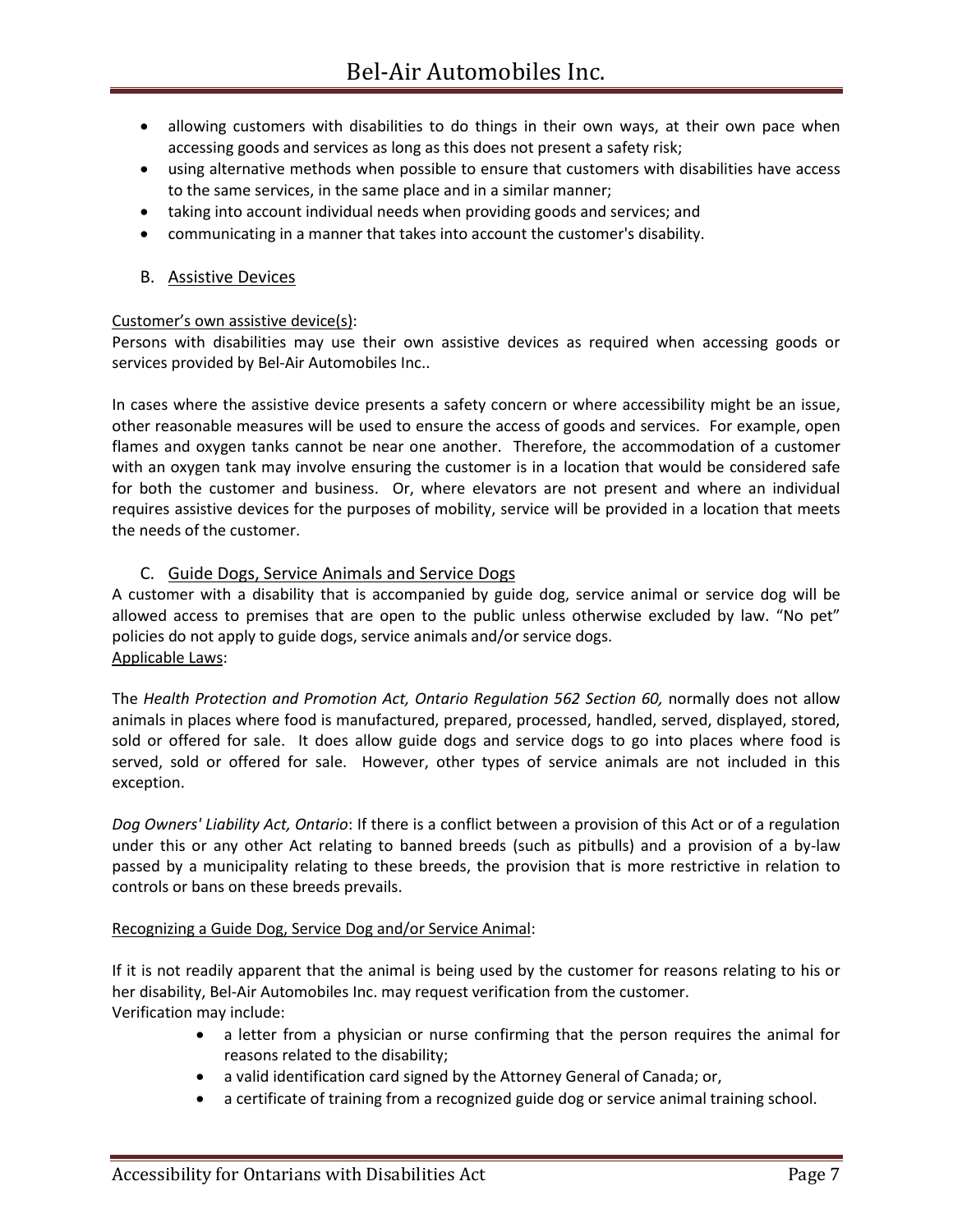#### Care and Control of the Animal:

The customer that is accompanied by a guide dog, service dog and/or service animal is responsible for maintaining care and control of the animal at all time.

#### Allergies:

If a health and safety concern presents itself for example in the form of a severe allergy to the animal, Bel-Air Automobiles Inc. will make all reasonable efforts to meet the needs of all individuals.

#### D. Support Persons

If a customer with a disability is accompanied by a support person, Bel-Air Automobiles Inc. will ensure that both persons are allowed to enter the premises together and that the customer is not prevented from having access to the support person.

There may be times where seating and availability prevent the customer and support person from sitting beside each other. In these situations Bel-Air Automobiles Inc. will make every reasonable attempt to resolve the issue.

In situations where confidential information might be discussed, consent will be obtained from the customer, prior to any conversation where confidential information might be discussed.

#### E. Notice of Disruptions in Service

Service disruptions may occur due to reasons that may or may not be within the control or knowledge of Bel-Air Automobiles Inc.. In the event of any temporary disruptions to facilities or services that customer's with disabilities rely on to access or use Bel-Air Automobiles Inc.'s goods or services, reasonable efforts will be made to provide advance notice. In some circumstances such as in the situation of unplanned temporary disruptions, advance notice may not be possible.

#### Notifications will Include:

In the event that a notification needs to be posted the following information will be included unless it is not readily available or known: (please see Appendix B-I and B-II)

- goods or services that are disrupted or unavailable
- reason for the disruption
- anticipated duration
- a description of alternative services or options

#### Notifications Options:

When disruptions occur Bel-Air Automobiles Inc. will provide notice by:

- posting notices in conspicuous places including at the point of disruption, at the main entrance and the nearest accessible entrance to the service disruption and/or on the Bel-Air Automobiles Inc. website;
- contacting customers with appointments;
- verbally notifying customers when they are making a reservation or appointment; or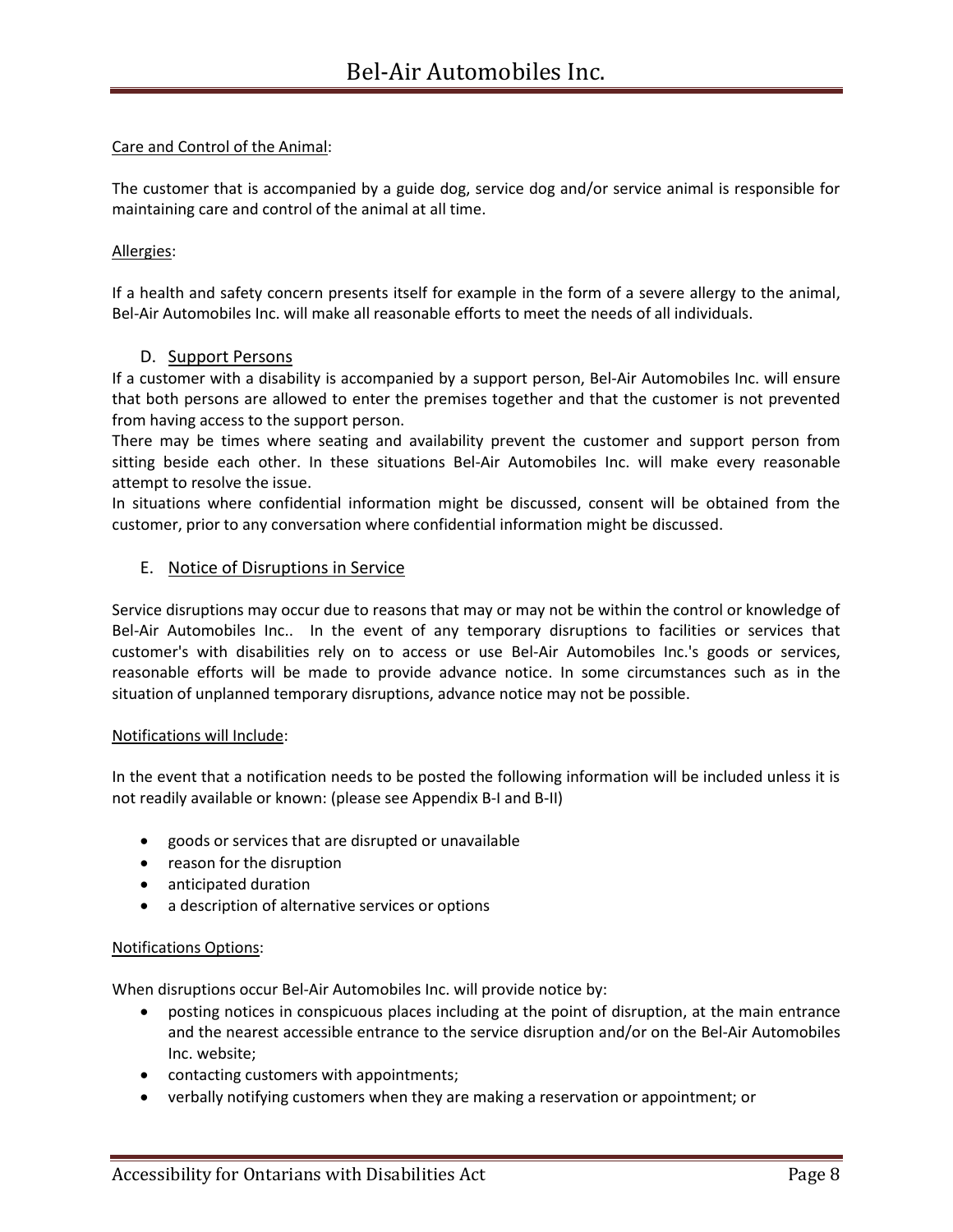by any other method that may be reasonable under the circumstances.

#### F. Feedback Process

Bel-Air Automobiles Inc. shall provide customers with the opportunity to provide feedback on the service provided to customers with disabilities. Information about the feedback process will be readily available to all customers and notice of the process will be made available as per Bel-Air OADA policies. Feedback forms along with alternate methods of providing feedback such as verbally (in person or by telephone) or written (hand written, delivered, website or email), will be available upon request. (please see Appendix A)

#### Submitting Feedback:

Customers can submit feedback to:

- Josianne Parent McNaught
- 613-741-3270
- 435 McArthur Ave, Ottawa ON K1K 1G4
- josianne parent@belair.toyota.ca
- [www.belairlexustoyota.com](http://www.belairlexustoyota.com/)

Customers who wish to provide feedback by completing an onsite customer feedback form or verbally can do so to any Bel-Air Automobiles Inc. receptionists or managers. Customers that provide formal feedback will receive acknowledgement of their feedback, along with any resulting actions based on concerns or complaints that were submitted within the next 5 business days. (please see Appendix C)

#### G. Training

Training will be provided to:

- a) all employees who deal with the public or other third parties that act on behalf of Bel-Air Automobiles Inc.; for example: salespersons, drivers, call centers etc…
- b) those who are involved in the development and approval of customer service policies, practices and procedures.

#### Training Provisions:

As reflected in *Ontario Regulation 429/07*, regardless of the format, training will cover the following:

- A review of the purpose of the *Accessibility for Ontarians with Disabilities Act, 2005*.
- A review of the requirements of the *Accessibility Standards for Customer Service, Ontario Regulation 429/07*.
- Instructions on how to interact and communicate with people with various types of disabilities.
- Instructions on how to interact with people with disabilities who:
	- o use assistive devices;
	- o require the assistance of a guide dog, service dog or other service animal; or
	- $\circ$  require the use of a support person (including the handling of admission fees).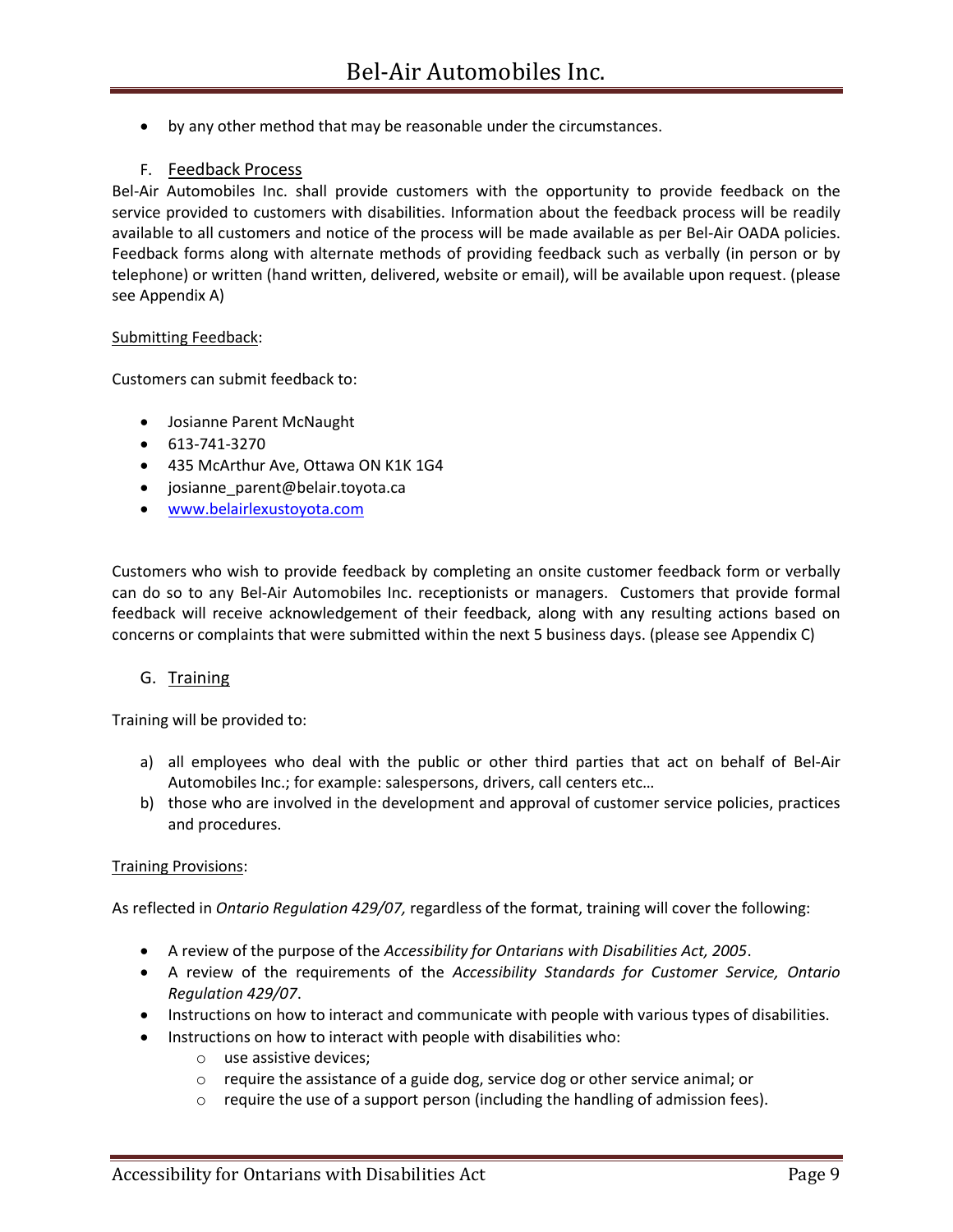- Instructions on what to do if a person with a disability is having difficulty accessing your services.
- Bel-Air Automobiles Inc.'s policies, procedures and practices pertaining to providing accessible customer service to customers with disabilities.

#### Training Schedule:

Bel-Air Automobiles Inc. will provide training as soon as practicable. Training will be provided to new employees who deal with the public or act on our behalf in every orientation. Revised training will be provided in the event of changes to legislation, procedures and/or practices.

#### Record of Training:

Bel-Air Automobiles Inc. will keep a record of training that includes the dates training was provided and the number of employees who attended the training.

#### Notice of Availability and Format of Documents

Bel-Air Automobiles Inc. shall notify customers that the documents related to the *Accessibility Standard for Customer Service* are available upon request and in a format that takes into account the customer's disability. Notification will be given by posting the information in a conspicuous place owned and operated by Bel-Air Automobiles Inc., the Bel-Air Automobiles Inc.'s website and/or any other reasonable method.

#### Purpose of the *Accessibility for Ontarians with Disabilities Act, 2005*

Recognizing the history of discrimination against persons with disabilities in Ontario, the purpose of this Act is to benefit all Ontarians by developing, implementing and enforcing accessibility standards in order to achieve accessibility for Ontarians with disabilities with respect to goods, services, facilities, accommodation, employment, buildings, structures and premises on or before January 1, 2025; and providing for the involvement of persons with disabilities, of the Government of Ontario and of representatives of industries and of various sectors of the economy in the development of the accessibility standards. 2005, c. 11

#### Communication with disabled clients

There are many degrees of disability. Openly communicating and responding to our customers needs is the key to excellent customer service for all. If you are not sure about the best approach, politely ask a person with a disability how you can best communicate with them

#### People with physical disabilities:

Only some people with physical disabilities use a wheelchair. Someone with a spinal cord injury may use crutches while someone with severe arthritis may have difficulty walking long distances.

- If you need to have a lengthy conversation, consider sitting so you can make eye contact at the same level.
- Don't touch items or equipment unless given permission
- If given permission to move their wheelchair, don't leave them in an awkward or dangerous position such as facing a wall or in the path of doors.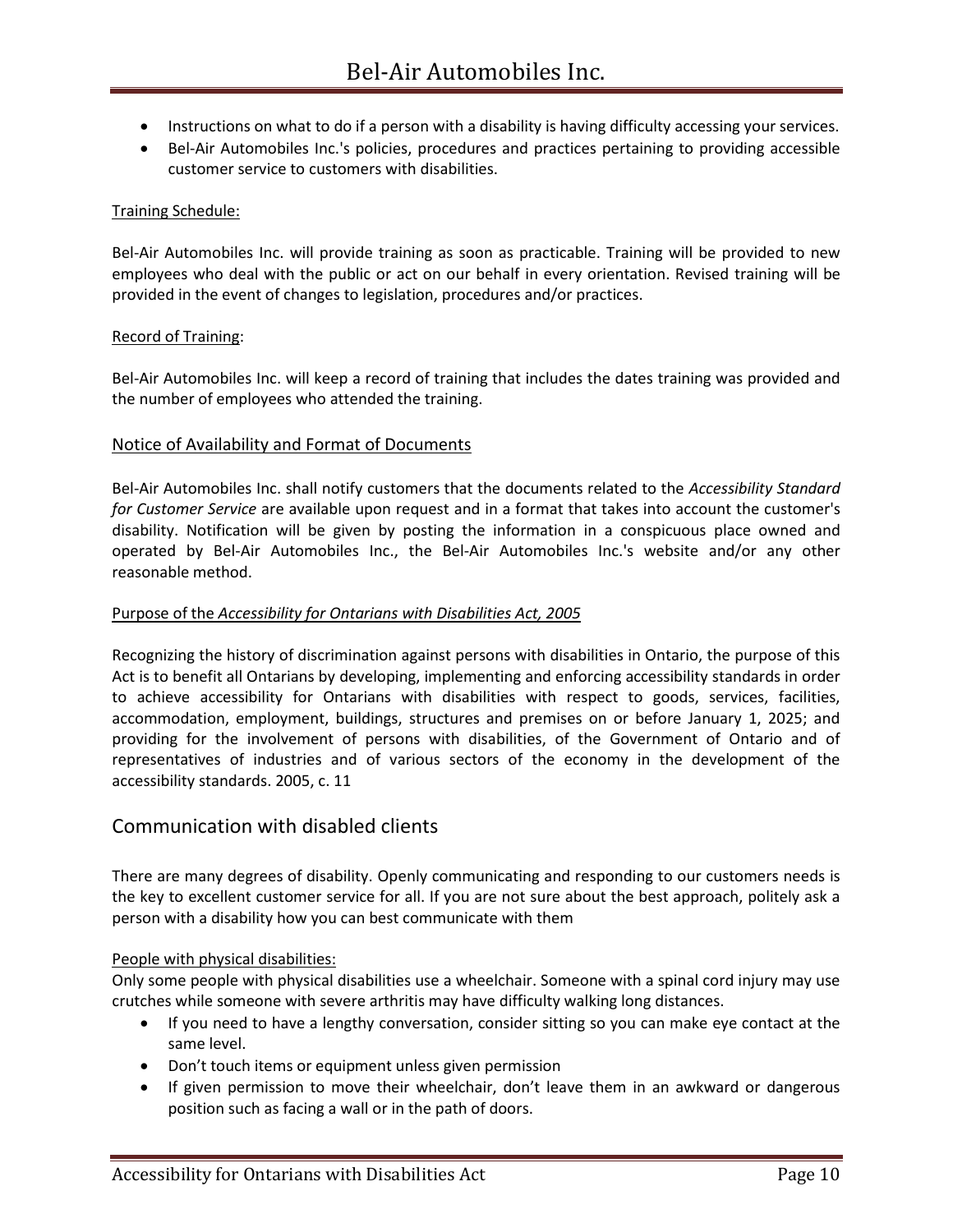#### People with vision loss

Vision loss can restrict someone's ability to read or see hazards. Some customers may have a guide dog or white cane, while others may not

- When you know someone has vision loss, don't assume they can't see you, many people still have sight
- Identify yourself when you approach and speak directly to the customer
- Ask if they would like you to read any material out loud to them
- Offer your elbow to guide them if needed

#### People with hearing loss

People who have hearing loss may be deaf, deafened or hard of hearing.

- Once a customer has identified themselves as having hearing loss, make sure you are in a well lit area where they can see your face and read your lips
- As needed, attract the customer's attention before speaking. Try a gentle touch on the shoulder or a small wave of the hand.
- If your customer uses a hearing aid, reduce background noise or move to a quieter area.
- If necessary, ask if another way of communicating would be easier (writing)

#### People who are deafblind

A person who is deafblind may have some degree of both hearing and vision loss. May customers who is deafblind is likely to explain to you how to communicate with them with a note or assistance card.

#### People with speech or language impairements

Cerebral palsy, hearing loss or other conditions may make it difficult for a person to pronounce words or may cause slurring.

- Don't assume that a person with speech impairment has another disability.
- Whenever possible ask questions that can be answered with yes or no
- Be patient. Don't interrupt or finish your customers sentences

#### People with learning disabilities

- Be patient, people with some learning disabilities may take a little longer to process information, to understand and respond.
- Try to provide the information in a way that takes into account the customer's disability. Provide clear and simple information.

#### People with developmental disabilities

Such as Down Syndrome can limit a person's ability to lean, communicate and do everyday physical activities and live independently.

- Don't make assumptions about what a person can do
- Use plain language
- Provide one piece of information at a time

#### People with mental health disabilities

Mental health disabilities can affect a person's ability to think clearly, concentrate or remember things.

• If you sense or know that a customer has a mental health disability, make sure to treat them with the same respect and consideration you have for everyone else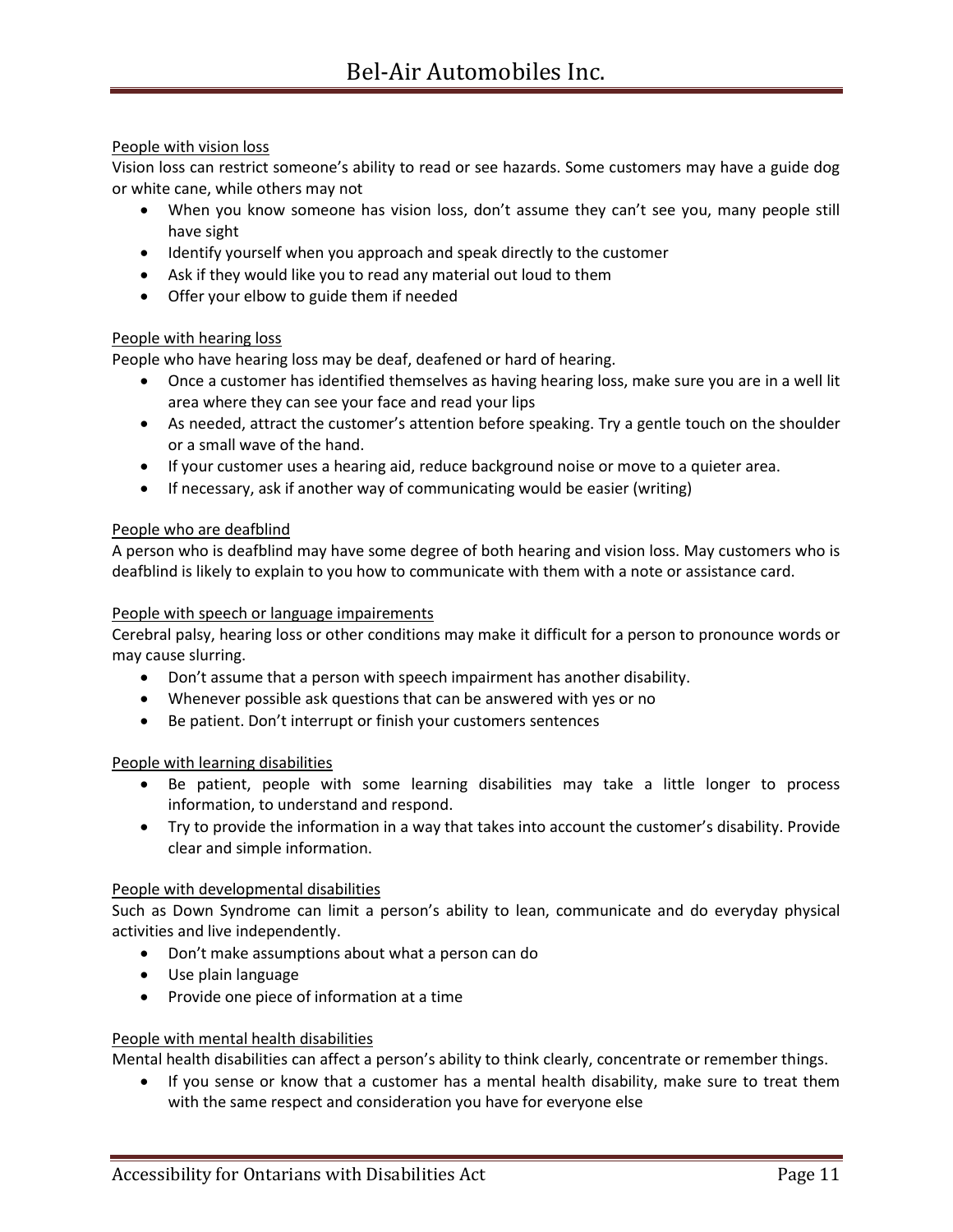- Be confident, reassuring and calm
- If a customer seems to be in a crisis, ask them to tell you the best way to help

#### Interaction with people who use assistive devices etc…

#### People who use assistive devices

An assistive device is a tool, technology or other mechanism that enables a person with a disability to to everyday tasks and activities.

- Don't touch or handle any assistive devices without permission
- Don't move or assistive devices or equipment such as canes or walkers out of your customers reach
- Let them know about accessible features in the immediate environment (bathrooms)

#### People with Guide Dogs

People with vision loss may use a guide dog, but there are other types of animals as well.

 Remember that a service animal is not a pet. It is a working animal. Avoid touching or addressing them

#### People with a support person

Some people with disabilities may be accompanied by a support person, such as an intervener.

- Speak directly to the customer, not to their support person
- If you're not sure which person is the customer, take your lead from the person using or requesting your services, or simply ask.

#### Administration

If you have any questions or concerns about this policy or its related procedures please contact:

- Josianne Parent McNaught
- 613-741-3270
- 435 McArthur Ave, Ottawa ON K1K 1G4
- josianne parent@belair.toyota.ca
- [www.belairlexustoyota.com](http://www.belairlexustoyota.com/)

This policy and its related procedures will be reviewed as required in the event of legislative changes.

#### Referenced Documents:

- Accessibility for Ontarians with Disabilities Act, 2005
- Accessibility Standards for Customer Service, Ontario Regulation 429/07
- Blind Person's Rights Act, 1990
- Dog Owners' Liability Act, Ontario
- Food Safety and Quality Act 2001, Ontario Regulation 31/05
- Health Protection and Promotion Act, Ontario Regulation 562
- Ontario Human Rights Code, 1990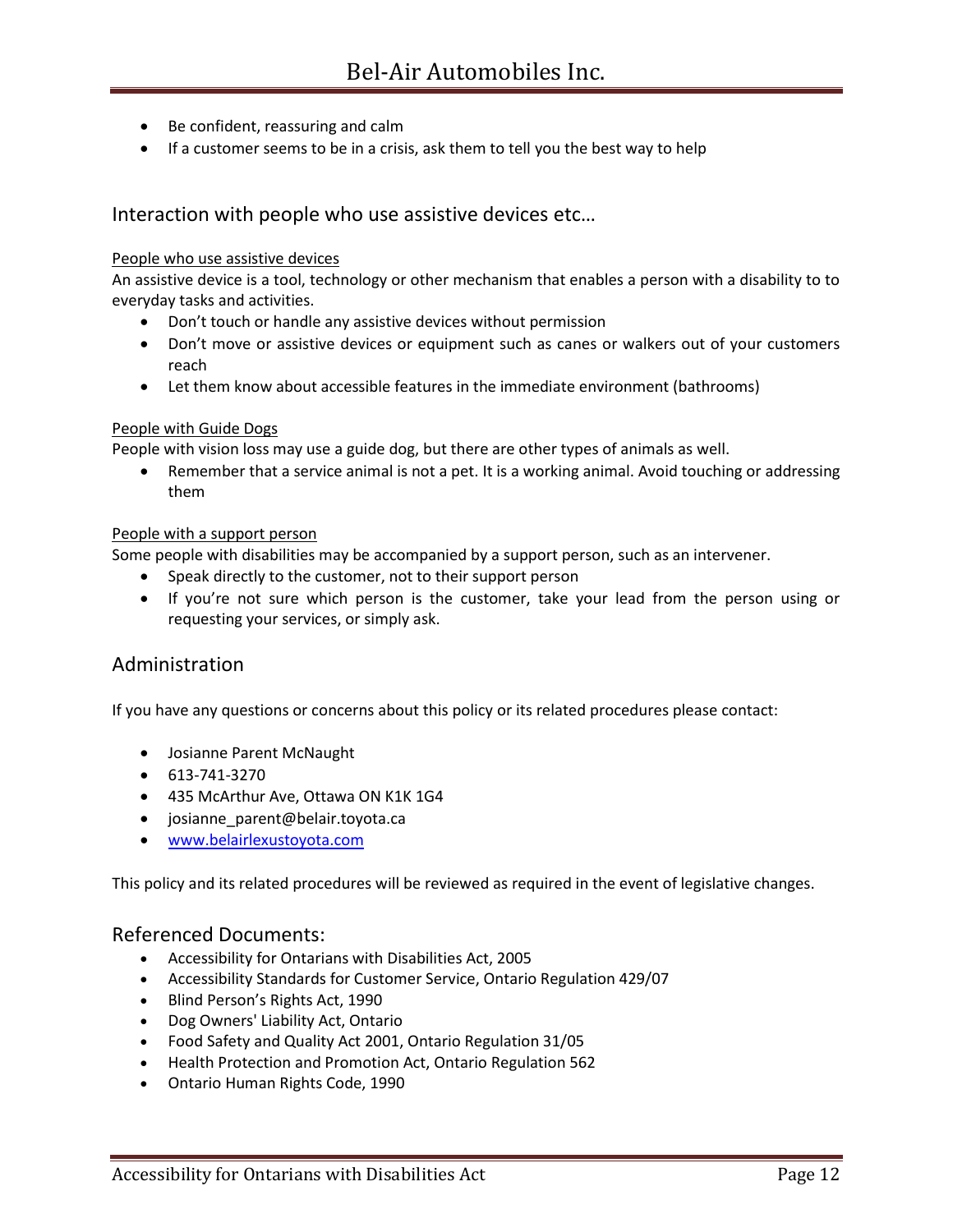## Customer Service Feedback Form

Thank you for visiting Bel-Air Automobiles Inc.! We value all of our customers and strive to meet everyone's needs.

Please tell us the date and location of your visit:

|       | Date:                                                                |           | Location:     |                 |  |  |  |
|-------|----------------------------------------------------------------------|-----------|---------------|-----------------|--|--|--|
|       | 1. Were you satisfied with the customer service we provided you?     |           |               |                 |  |  |  |
|       | $\Box$ Yes                                                           | $\Box$ No |               | $\Box$ Somewhat |  |  |  |
|       | Comments                                                             |           |               |                 |  |  |  |
|       |                                                                      |           |               |                 |  |  |  |
|       | 2. Was our customer service provided to you in an accessible manner? |           |               |                 |  |  |  |
|       | $\Box$ Yes                                                           | $\Box$ No |               | $\Box$ Somewhat |  |  |  |
|       | Comments                                                             |           |               |                 |  |  |  |
|       |                                                                      |           |               |                 |  |  |  |
|       | 3. Did you experience any problems accessing our goods and services? |           |               |                 |  |  |  |
|       | $\Box$ Yes                                                           | $\Box$ No |               | $\Box$ Somewhat |  |  |  |
|       | Comments                                                             |           |               |                 |  |  |  |
|       |                                                                      |           |               |                 |  |  |  |
|       | Contact Information (optional)                                       |           |               |                 |  |  |  |
| Name: |                                                                      |           | Phone Number: |                 |  |  |  |
|       | Email:                                                               |           |               |                 |  |  |  |
|       | Thank-you,<br>Bel-Air Automobiles Inc.                               |           |               |                 |  |  |  |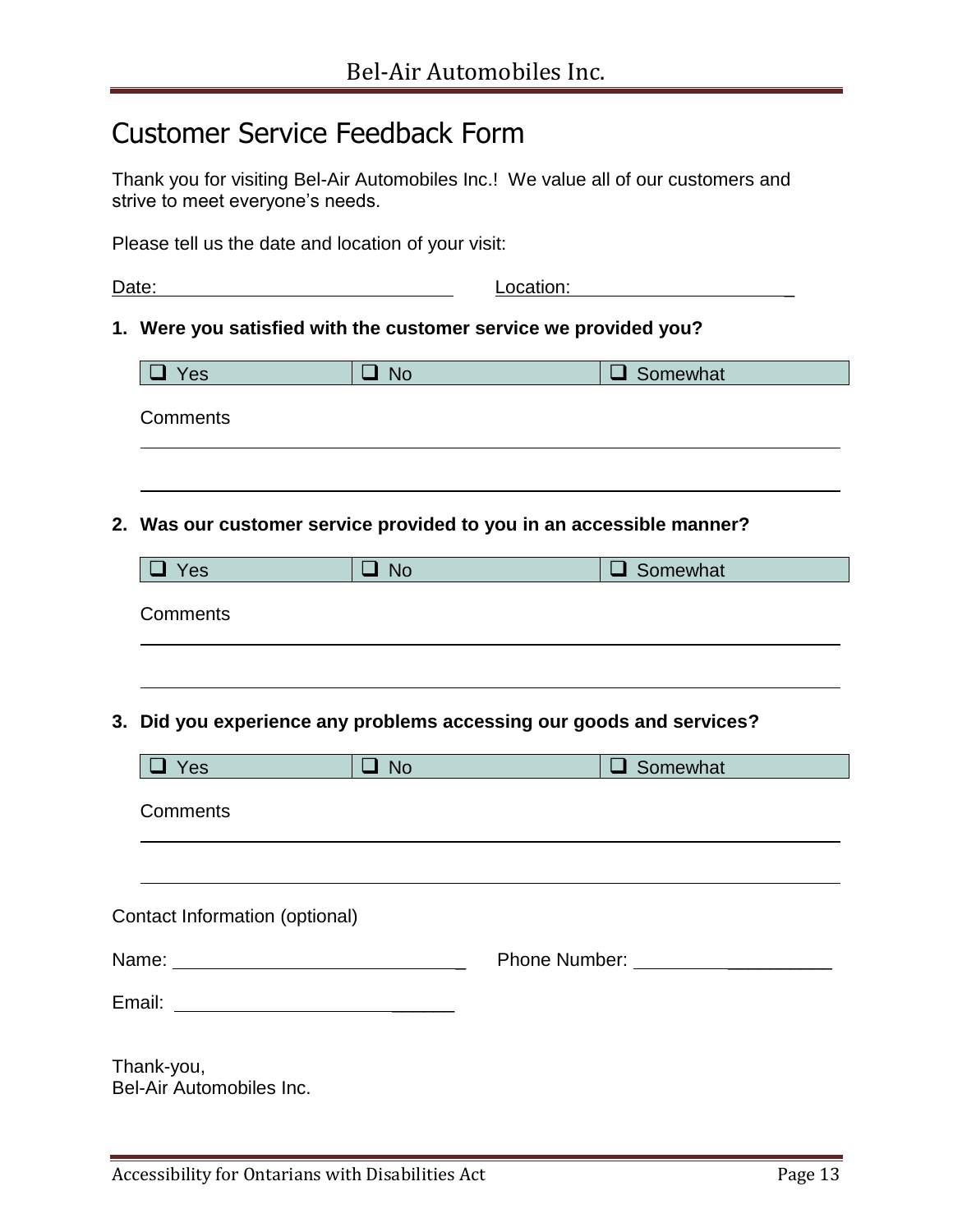## Notification of Service Disruption Form

In the event of planned or unplanned service disruptions, complete the following form to record actions taken by Bel-Air Automobiles Inc.

1. Goods or Services that are disrupted or unavailable:

2. Reason for the disruption:

- 3. Anticipated duration of the disruption:
- 4. If applicable, other services or options that are available:
- 5. If applicable, Companies or individuals notified to resolve service disruption:

*Notification Requirements:*

| Required   Area |                                | <b>Date Completed</b> |
|-----------------|--------------------------------|-----------------------|
|                 | All entrances                  |                       |
|                 | Location of service disruption |                       |
|                 | Website                        |                       |
|                 | <b>Notified reservations</b>   |                       |
|                 | Other:                         |                       |
|                 | Other:                         |                       |
|                 | Other:                         |                       |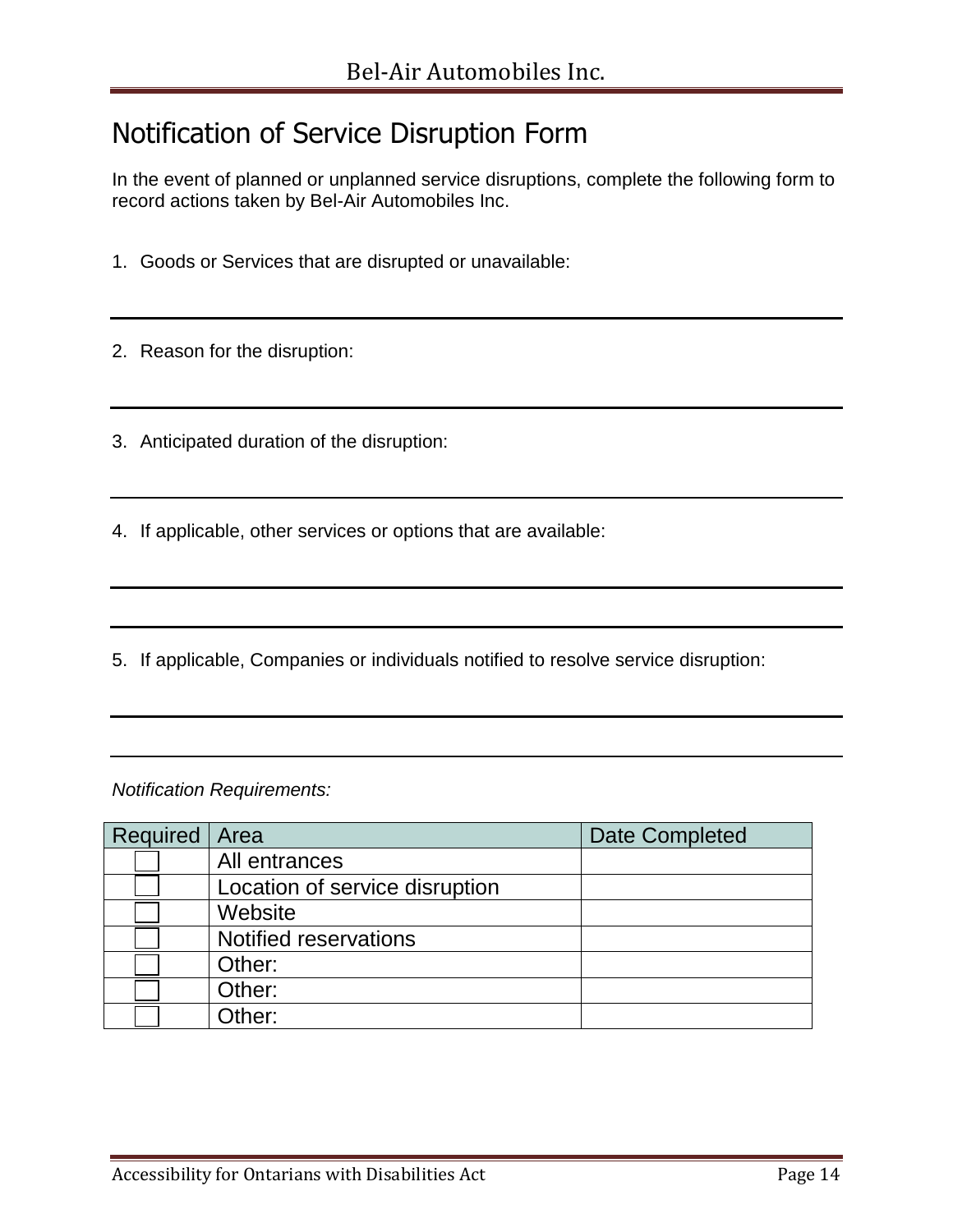Dear Valued Customers,

The (insert goods or services that are unavailable) will be out of service for (insert reason for disruption) from (insert appropriate date) until (if known, insert appropriate date).

#### *The following alternative services and options are available:*

- (list options)
- $\bullet$

We regret any inconvenience this may cause. If you have questions or concerns, please contact (Name, Title, E-mail, telephone).

Thank you for your understanding and patience. We appreciate your business, and look forward to seeing you again soon!